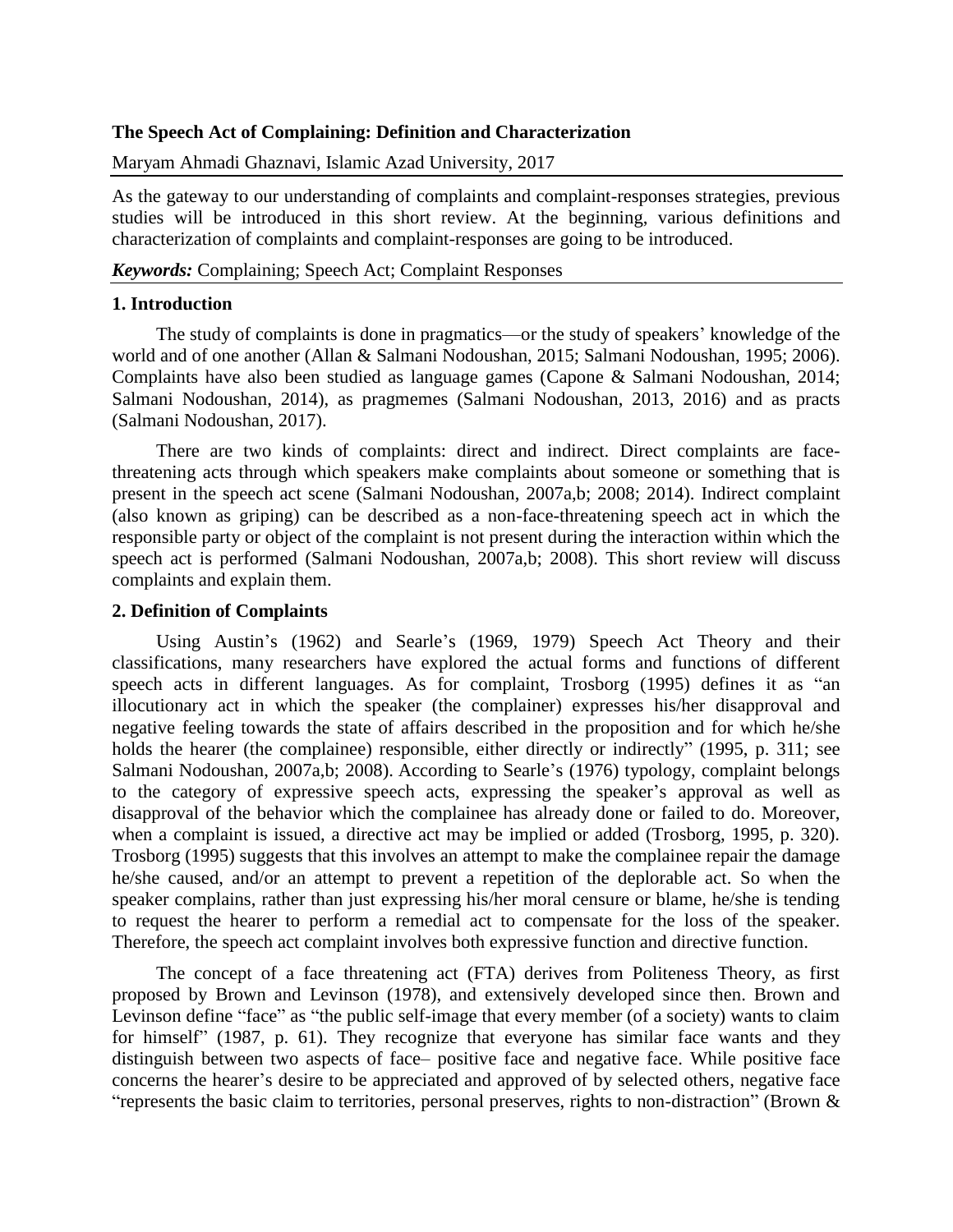Levinson, 1987, p. 61). Everyone has both negative face and positive face, and both of these aspects of face are, at times, threatened by another (Brown & Levinson, 1978). When an act of verbal or non-verbal communication "run (s) contrary to the face wants of the addressee and/or the speaker", this is called a "face-threatening act" (FTA) (Brown & Levinson, 1978, p. 70).

In the speech act of complaining, the speaker (S) "expresses displeasure or annoyance" (Kasper & Blum-Kulka, 1993, p.108), and "disappointment or grievance" (Clyne, 1994, p. 49), in response to an action that is seen by the speaker as unfavorable. It is "an expression of dissatisfaction addressed by an individual A to an individual B concerning behaviors that A feels on the part of B is unsatisfactory" (Laforest, 2002, p. 1596). Clearly, complaining is an intrinsically face-threatening act (FTA) (Murphy & Neu, 1996; Sauer, 2000; Olshtain & Weinbach, 1987). It threatens the hearer's positive face because of the speaker's damage to his/her self-image, or the speaker's accusation and anger on the hearer's previous wrongdoing; in addition, it also threatens the hearer's negative face because the complaint has an implicature of requesting some compensation from the hearer. The conflictive nature of complaining might result in a breach of the social goal of maintaining comity and harmony between speaker and hearer (Leech, 1983).

### **3. Classifications of complaints**

In order to reveal the strategies of responding to customer complaints, it is necessary to find out the characteristics and categories of complaints first.

According to Boxer (1989), two categories of complaint can be distinguished in terms of their patterns and functions: direct complaints and indirect complaints. In the first category, i.e., direct complaints, the addressee is held responsible for the perceived offence and is expected to acknowledge or change the undesirable state of affairs (Boxer, 1993). Direct complaints display the situations that hearers express their displeasure or annoyance immediately and face to face when they are perceived by the speaker as affecting him unfavorably. A direct complaint involves an explicit or implicit accusation and at least one explicit or implicit directive (Clyne, 1994, p. 54). By stating or implying that the addressee is responsible for a perceived offence, direct complaints threaten the addressee's positive face, i.e. the need to be approved of and liked. Moreover, by stating or implying that the addressee should undertake some action to change the undesirable state of affairs, the complaint impinges on the addressee's negative face, or their need to be unimpeded and autonomous (Daly, Holmes, Newton & Stubbe, 2003 ).

An indirect complaint is defined as a long or repeated expression of discontent not necessarily intended to change or improve the unsatisfactory situation (Clyne, 1994). It differs from a direct complaint in that the addressee is neither held responsible nor capable of remedying the perceived offense. Data from a large study on indirect complaint among native speakers showed that indirect complaints are frequently employed as positive strategies for the purpose of establishing points of commonality (Boxer, 1993). They function to provide emotional release, or to off-load negative effect, rather than provoke actions to redress the offense. In other words, indirect complaints are not prototypical FTAs; rather, they are typical ways of establishing rapport with others. In business communication, customers are likely to complain directly in order to express their dissatisfaction and redress the offense. Therefore, the present study focuses on direct complaint.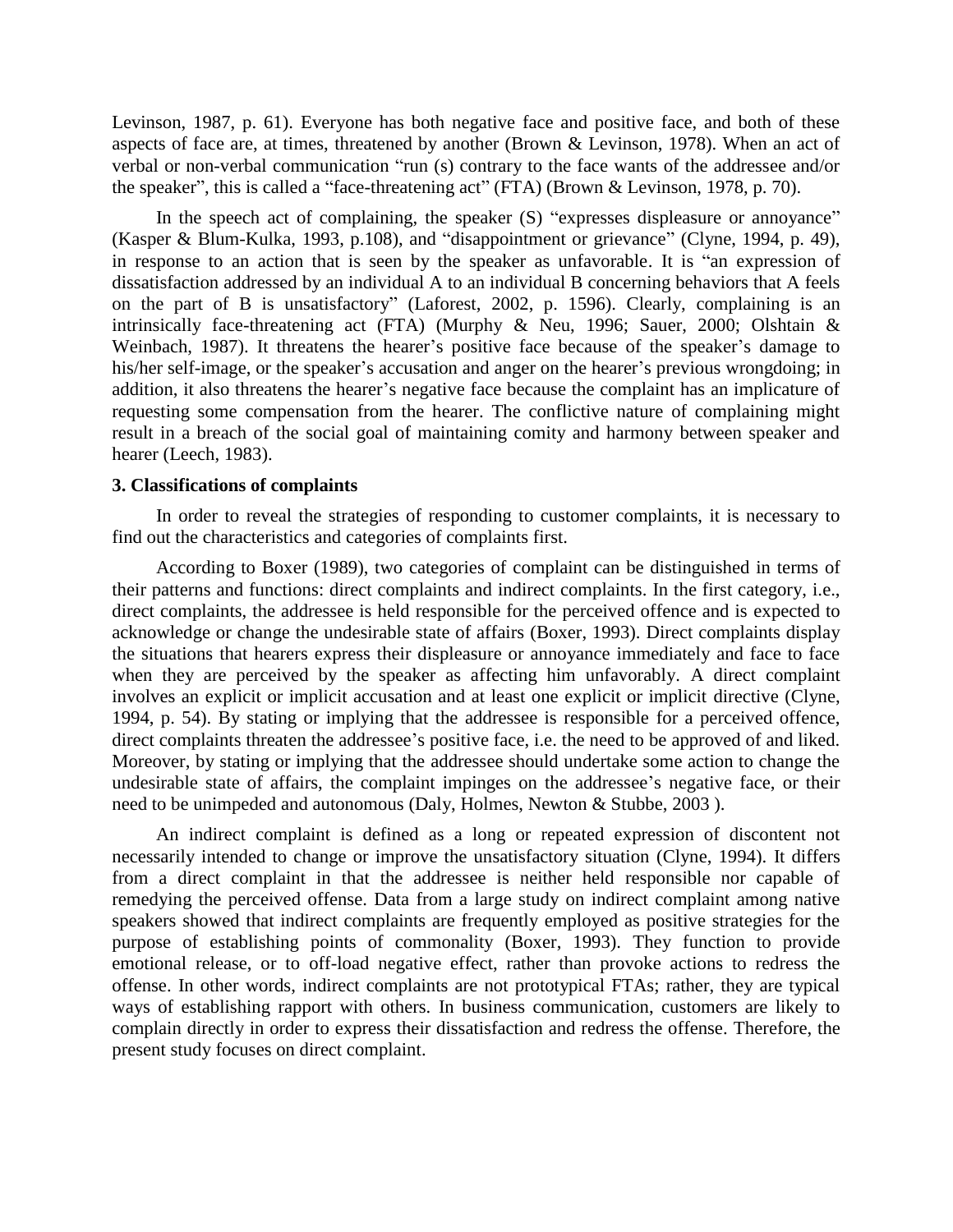#### **4. Characterization of complaint-responses**

As mentioned in 2.1.2, the FTA of complaint threatens both hearers' positive and negative face, and the hearer is also involved in the situation where he/she should do something to compensate for the loss of the speaker, which would be considered as a complaint response. While the act of complaining, like several other FTAs, has been dealt with in a few studies, the response to complaining has been considered far less often (Laforest, 2002, p. 1605).

If we take the complaint as the first part of an adjacency pair, there is no typical corresponding second part from an interactional standpoint (Laforest, 2002). "In Austin's terms, the 'perlocutionary intent' of a complaint is negotiable—a hearer cannot be said to recognize by convention what behavior will satisfy the complaint" (Edmondson, 1981, p. 280). According to Laforest (2002), the complaints can be followed by, apart from acceptance, denial, rejection, justification, making excuse, etc. Laforest (2002) has classified complaint-response realization patterns into four large categories:

(1) acceptance of the complaint,

*Him: You are damned wasteful!*

*Her: Ah I was going to put it away. I'm sorry. (apologetically)*

(2) partial acceptance ('yes but' response)

*Her: Now you've got egg yolk in your hair! (clearly disapprovingly)*

*Him: (laughs) Do you promise me not to tell your sister about it? (She is an only child)*

Laforest (2002) explained that "in this example, the response to the complaint does not testify to a refusal of responsibility for the act, but humor is used to make fun of it to a certain extent, so that there is not too much loss of face by the speaker."

(3) rejection of the complaint

*Him: You ate all of them! (containers of yogurt)*

*Her: No! I ate the big one. There is still some left.*

(4) disregarding the complaint

*Her: Hey! Are you through spitting on me?*

*Him: (3-s pause)*

Guffey (2003) categorizes complaint-responses in terms of the approaches of conveying responses into two types: direct approach and indirect approach. According to him, a direct response is normally used to state the good news. It begins with the main idea or best news, followed by relevant explanatory details and ends with an appropriate, friendly paragraph; an indirect response is used for conveying bad news messages, including refusing a replacement or refund, declining requests or favors, and conveying other negative news. Guffey (2003) suggests that the bad news must be conveyed carefully since the reader or the listener would be irritated, angered, or disappointed with bad news messages.

### **5. Conclusion**

The scholars mentioned above have contributed much to the study of complaint responses, and laid a solid foundation for further studies on this subject. However, they all focus on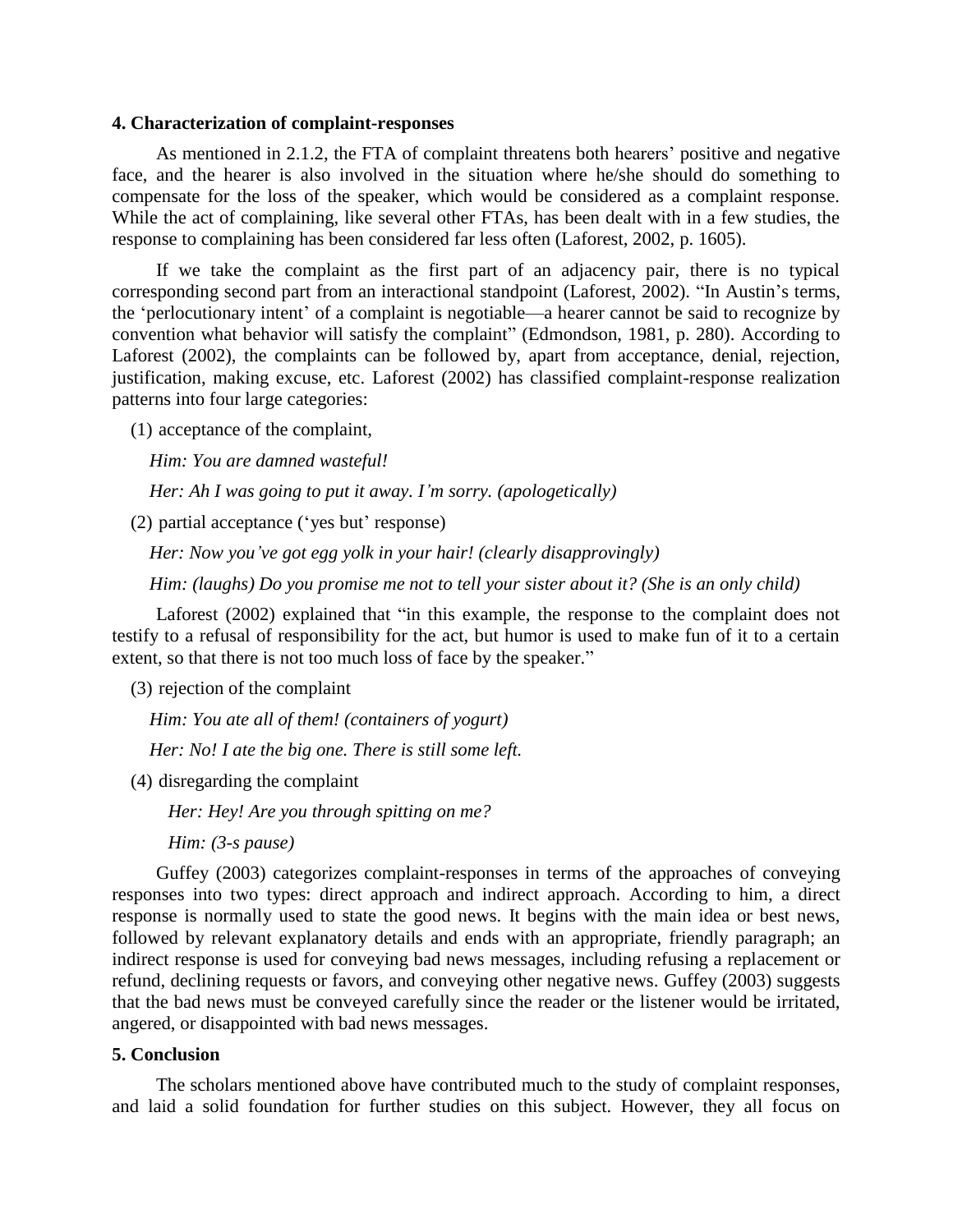pragmatic strategies of complaint-responses in daily conversations, without any consideration of English for Specific purpose, especially for Business English. Thus, it is necessary to encourage more researchers to explore the use of complaint response strategies in Business Communication.

### **References**

- Allan, K., & Salmani Nodoushan, M. A. (2015). Pragmatics: The state of the art (An online interview with Keith Allan). *International Journal of Language Studies, 9*(3), 147-154.
- Austin, J. L. (1962). *How to do things with words*. New York: Oxford University Press.
- Boxer, D. (1993). Social distance speech behavior: The case of indirect complaints. *Journal of Pragmatics*, *19*, 103-125.
- Brown, P., & Levinson, S. (1978). The argument: Intuitive bases and derivative definitions. In Z. X. He (Ed.), *Selected Readings for Pragmatics,* (pp.562-594). Shanghai: Shanghai Foreign Language Education Press, 2003.
- Brown, P., & Levinson, S. (1987). *Politeness: Some universals in language usage*. Cambridge: Cambridge University Press.
- Capone, A., & Salmani Nodoushan, M. A. (2014). On indirect reports and language games: Evidence from Persian. *Rivista Italiana di Filosofia del Linguaggio, 8*(2), 26-42.
- Clyne, M. (1994). *Intercultural communication at work: Cultural values in discourse.* Cambridge: Cambridge University Press.
- Daly, N., Holmes, J., Newton, J., & Stubbe, M. (2004). Expletives as solidarity signals in FTAs on the factory floor. *Journal of Pragmatics, 36*, 945–964.
- Guffey, M. E. (2003). *Business communication process and product*. New York: Thomson.
- Kasper, G., & Blum-Kulka, S. (1993). Interlanguage Pragmatics: An Introduction. In G. Kasper & S. Blum-Kulka (Eds.), *Interlanguage Pragmatics*, (pp. 1-17). New York: Oxford University Press.
- Laforest, M. (2002). Scenes of family life: Complaining in everyday conversation. *Journal of Pragmatics, 34*, 1595-1620.
- Leech, G. (1983). *Principles of pragmatics*. London: Longman.
- Murphy, B., &. Neu, J. (1996). My grade's too low: The speech act set of complaining. In S. M. Gass & J. Neu (Eds.), *Speech Acts Across Cultures: Challenges to Communication in Second Language,* (pp. 191-216). Berlin: Mouton de Gruyer.
- Olstain, E., & Weinbach, L. (1987). Complaints: A study of speech act behavior among native and non-native speakers Hebrew. In M. B. Papi & J. Verschueren (Eds.), *The Pragmatic Perspective: Selected Papers from the 1985 International Pragmatics Conference*, (pp.195- 197). Benjamin, Amsterdam.
- Olstain, E., & Weinbach, L. (1993). Interlanguage Features of the Speech Act of Complaining. In G. Kasper & S. Blum-Kulka (Eds.), *Interlanguage Pragmatics.* (pp. 109-111). Oxford: Oxford University Press.